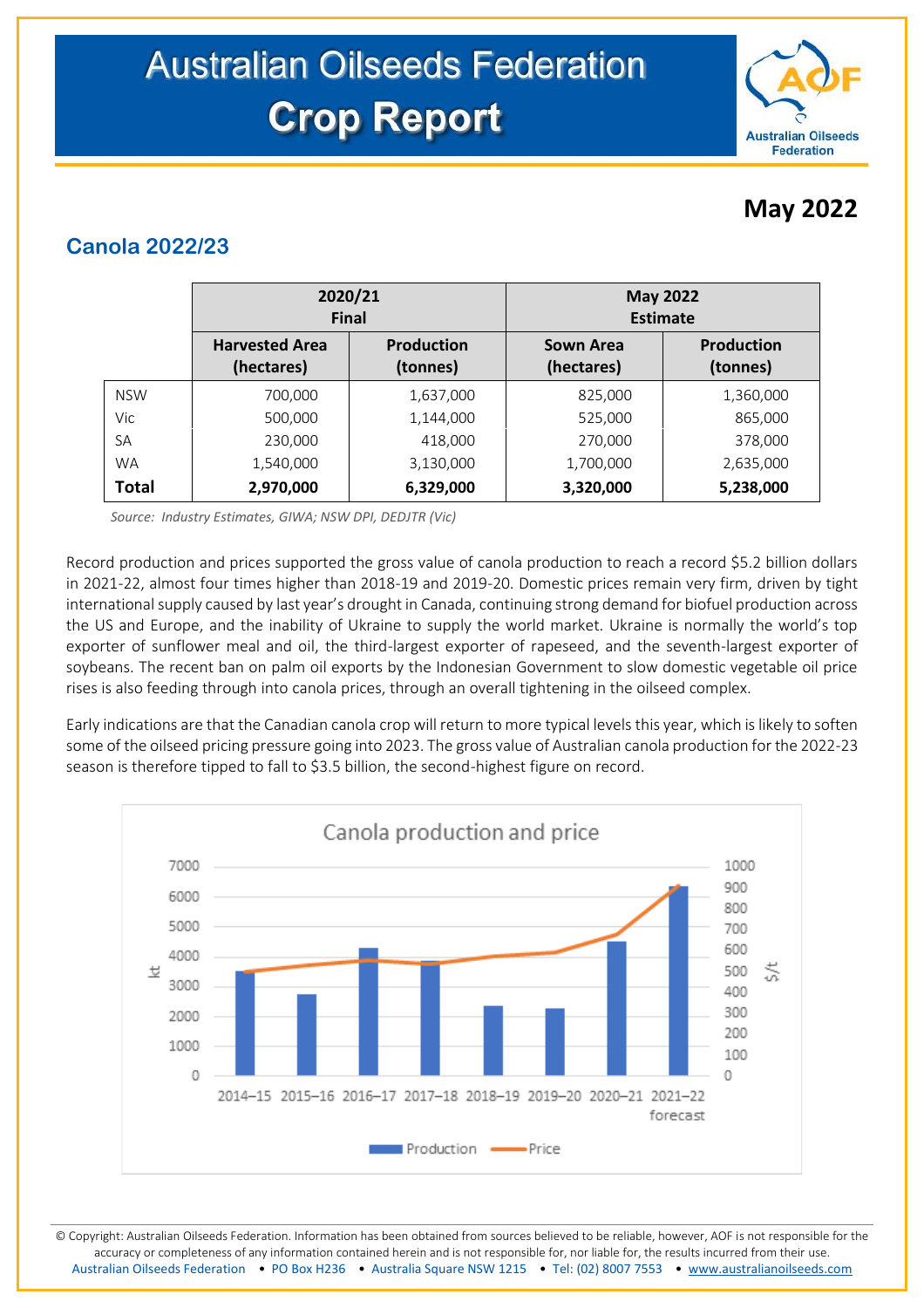A strong start to new season plantings has been realised with timely rainfall across many districts in NSW, VIC and WA in the first three months of 2022. SA is the exception with most canola growing regions still waiting for a general autumn break. Across the east coast, favourable seasonal conditions may continue into mid- to late- winter, with a weakening La Nina persisting longer than previously forecast. Optimism in growing conditions and continuing firm prices in the 2022-23 season is reflected in the estimated 12% aggregate increase in canola area planted on last year.



In **NSW**, timely autumn rainfall across large parts of the State and high canola prices has seen planned canola seeding up an estimated 10-15% on last year, with around 80% sown by the end of April. However, saturated paddocks preventing access and a lack of first choice varieties due to seed shortages have been commonly experienced across the state. Establishment of some dual-purpose crops has been patchy due to a dry March, while mice are impacting some areas with higher stubble loads. Soils have typically tested medium to low nitrogen throughout the profile, however, many growers are moderating nitrogen application at sowing due to high prices. Low nitrogen availability and weaker varieties are likely to limit yield potential. Insect pressure with establishment has not been an issue for most growers. Looking ahead, winter waterlogging is a risk especially in the Central West, with already wet seedbeds and La Nina persisting into winter.

**Victoria** has experienced a similarly strong start to the season as NSW. Soil moisture is good to excellent through the Mallee, Wimmera, North Coast and North East due to timely Easter rainfall of 30-70mm. Winter waterlogging is a risk in the North-East, particularly east of Cobram. The South-West is the exception with a drier profile and lower recorded rainfall. Much of the state has been sown as of the end of April, with total cropped area up at least 5% on 2021-22. As with NSW, VIC growers are balancing the risk of high nitrogen application at high cost with high yield potential. With urea prices exceeding \$1,500/t, some growers are reluctant to apply sufficient urea to realise maximum yield potential.

Much of **South Australia**, in contrast to NSW and VIC, is still very dry except for the upper Eyre Peninsula, which received up to 1 inch on ANZAC day. Some areas received isolated falls in January and February, but the Mid North, Lower EP, Mallee and South-East remain dry. Recent rain has generally fallen outside canola growing districts, forcing many growers to dry-sow. Total area is up approximately 10-20% on last year, with consistent canola growers dedicating most of their landholdings to canola rotation. The price of nitrogen is a concern for many growers, some of whom may leave out nitrogen application later in the season depending on conditions.

In **Western Australia**, many growers in the Geraldton zone capitalised on good rainfall from ex Tropical Cyclone Charlotte in late March, sowing in the last days of March and into early April. Widespread rain in early April prompted further seeding, especially in the eastern low rainfall zone. The western medium rainfall zone has seen drier conditions and later sowing. Overall, 20-30% of paddocks were sown dry, while total area is up around 10% on last year. Growers are generally less concerned about current fertilizer prices and are applying nitrogen based on yield potential. Many growers also purchased a fair proportion of nitrogen prior to the large price jumps.

© Copyright: Australian Oilseeds Federation. Information has been obtained from sources believed to be reliable, however, AOF is not responsible for the accuracy or completeness of any information contained herein and is not responsible for, nor liable for, the results incurred from their use. Australian Oilseeds Federation • PO Box H236 • Australia Square NSW 1215 • Tel: (02) 8007 7553 • [www.australianoilseeds.com](http://www.australianoilseeds.com/)